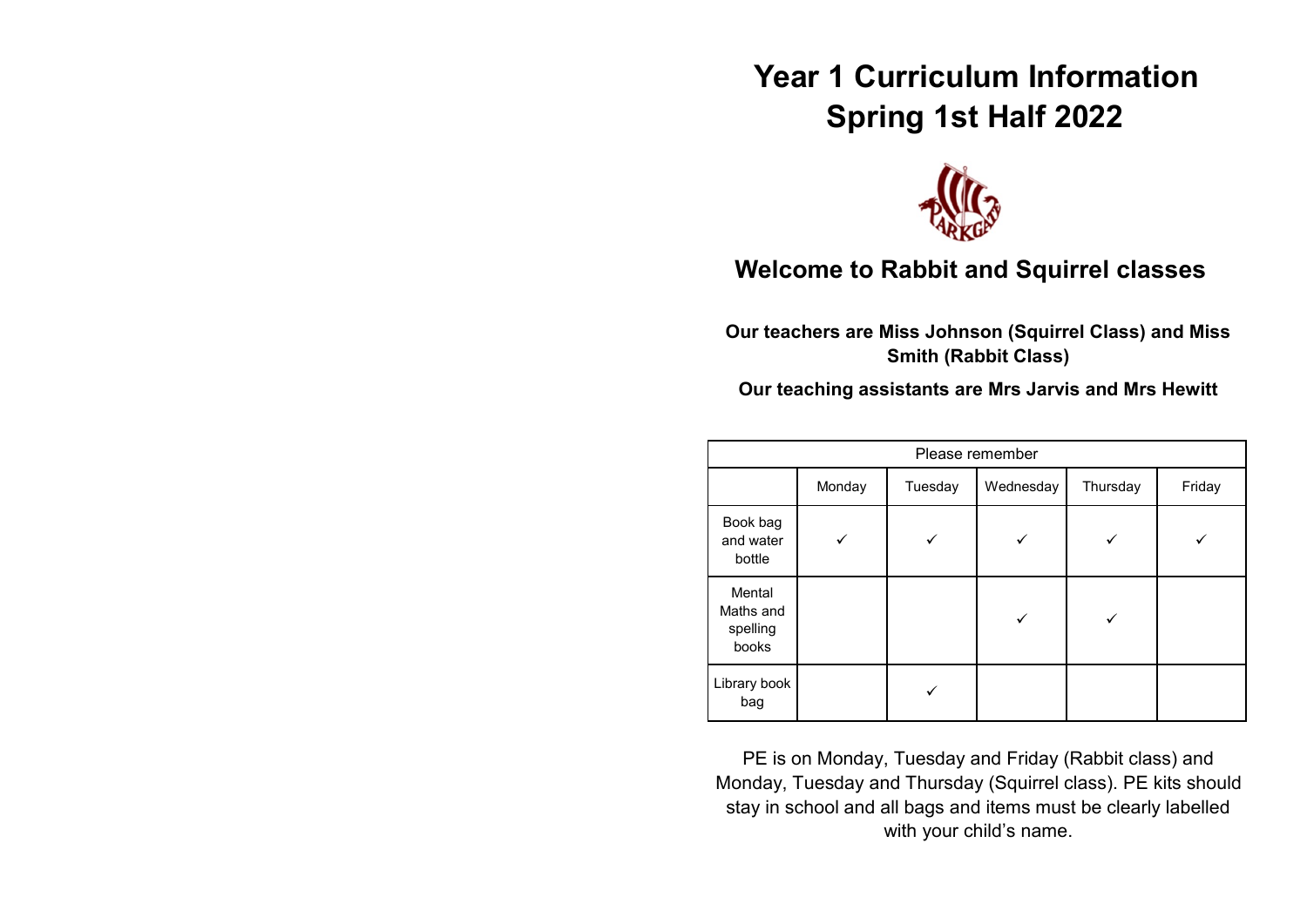#### **Welcome back and Happy New Year!**

In this first half term our geography focus will be 'The United Kingdom'. in which we will be learning about the four countries of the UK and their capital cities. Our Art focus will be on 'Colour'. We will look at art from famous artists such as Van Gogh and Mattisse. Please do encourage your child to share any books or other resources they have which are relevant to this topic. On the back of this leaflet are some suggestions for ways you could support your child's learning this term.

Please see below some information about what your child will be learning in each subject this half term.

### **English**

•Read contemporary stories reflecting their own experiences - 'The Last Noo-Noo' by Jill Murphy.

•Write a simple non-chronological report e.g. about a familiar animal.

•Read and write simple instructions for others to follow.

•Write sentences using full stops and capital letters, and read these aloud to others. Begin to use exclamation marks and question marks.

•Phonics - revise all the sounds taught in phases 2-5 and begin to choose the correct grapheme to represent sounds in different words e.g. crayon, rain, plate.

#### **Maths**

•Order the days of the week and the months of the year. •Make 10 and some more e.g. explore the 'teen' numbers and their relationship to 10.

•Explore doubling and halving to 20.

•Compare numbers to 20 (difference, more, less, fewer).

# **Geography**

•Name the four countries of the UK and their capital cities, and describe their characteristics.

•Identify and compare the features of countryside and towns.

# **Art**

•Begin to understand that complimentary colours are opposite each other on the colour wheel.

•Explore how artists use complementary colours in their work.

•Explore mark making using different tools to create different effects.

•Observe how artists uses different effects and use this as inspiration for our own art work.

•Explore repeating patterns and create a repeating pattern wallpaper design.